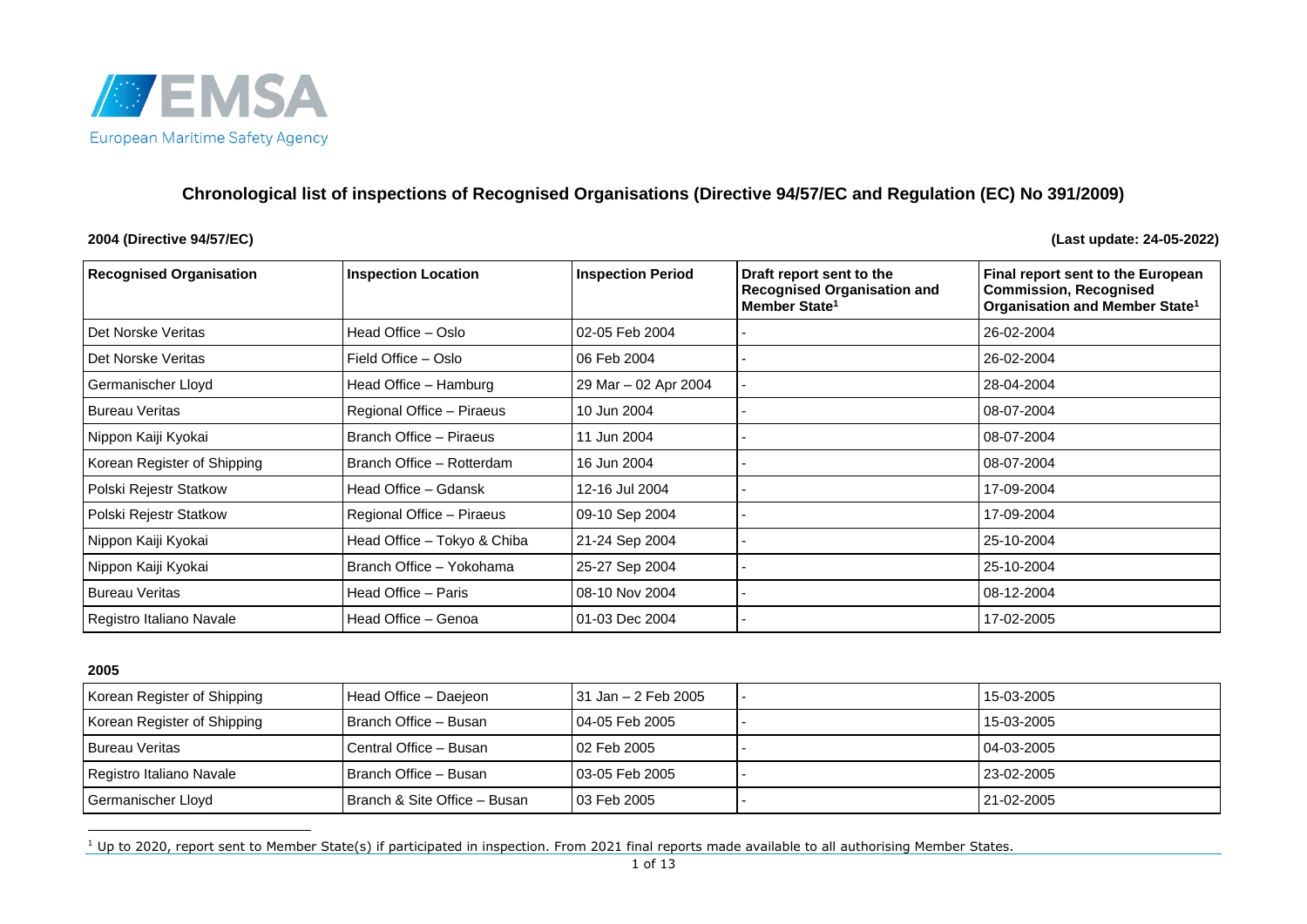| <b>Recognised Organisation</b>        | <b>Inspection Location</b>        | <b>Inspection Period</b> | Draft report sent to the<br><b>Recognised Organisation and</b><br>Member State <sup>1</sup> | Final report sent to the European<br><b>Commission, Recognised</b><br>Organisation and Member State <sup>1</sup> |
|---------------------------------------|-----------------------------------|--------------------------|---------------------------------------------------------------------------------------------|------------------------------------------------------------------------------------------------------------------|
| Germanischer Lloyd                    | Site Office - Ulsan               | 04 Feb 2005              |                                                                                             | 21-02-2005                                                                                                       |
| American Bureau of Shipping           | Branch Office - Piraeus           | 25-26 Apr 2005           |                                                                                             | 27-07-2005                                                                                                       |
| American Bureau of Shipping           | Branch Office - Dubai             | 27-29 Apr 2005           |                                                                                             | 27-07-2005                                                                                                       |
| American Bureau of Shipping           | Head Office - Houston             | 23-26 May 2005           |                                                                                             | 27-07-2005                                                                                                       |
| American Bureau of Shipping           | Regional Office - New York        | 26-30 Jun 2005           |                                                                                             | 27-07-2005                                                                                                       |
| China Classification Society          | Branch Office - Hamburg           | 14-15 Jul 2005           |                                                                                             | 11-08-2005                                                                                                       |
| Russian Maritime Register of Shipping | Head Office - St. Petersburg      | 13-16 Sep 2005           |                                                                                             | 28-10-2005                                                                                                       |
| <b>Bureau Veritas</b>                 | Regional Office - Istanbul        | 03-05 Oct 2005           |                                                                                             | 28-10-2005                                                                                                       |
| Polski Rejestr Statkow                | Representative Office - Rotterdam | 04-05 Oct 2005           |                                                                                             | 14-10-2005                                                                                                       |
| Lloyd's Register of Shipping          | Regional Office - Istanbul        | 05-06 Oct 2005           |                                                                                             | 28-02-2006                                                                                                       |
| Lloyd's Register of Shipping          | Regional Office - Piraeus         | 07-10 Oct 2005           |                                                                                             | 28-02-2006                                                                                                       |
| Lloyd's Register of Shipping          | Head Office - London              | 14-16 Nov 2005           |                                                                                             | 28-02-2006                                                                                                       |
| Russian Maritime Register of Shipping | Regional Office - Rostock         | 06-07 Dec 2005           |                                                                                             | 26-01-2006                                                                                                       |
| Registro Internacional Naval, SA      | Head Office - Lisbon              | 13-15 Dec 2005           |                                                                                             | 27-02-2006                                                                                                       |

| Lloyd's Register of Shipping        | Regional Office - Shanghai  | 18-23 Jan 2006 | 17-05-2006 | 13-06-2006         |
|-------------------------------------|-----------------------------|----------------|------------|--------------------|
| Det Norske Veritas                  | Regional Office - Shanghai  | 24-27 Jan 2006 | 11-05-2006 | 12-07-2006         |
| Det Norske Veritas                  | Regional Office - Hamburg   | 13-14 Feb 2006 | 11-05-2006 | 15-06-2006         |
| Germanischer Lloyd                  | Regional Office - Rotterdam | 09-10 Mar 2006 | 19-07-2006 | 15-09-2006         |
| <b>China Classification Society</b> | Head Office - Beijing       | 21-27 Mar 2006 | 04-09-2006 | 27-10-2006         |
| <b>China Classification Society</b> | Regional Offices - Wenzhou  | 27 Mar 2006    | 25-09-2006 | 27-10-2006         |
| <b>China Classification Society</b> | Regional Offices - Shanghai | 28 Mar 2006    | 25-09-2006 | 27-10-2006         |
| Korean Register of Shipping         | Branch Office - Shanghai    | 27-29 Mar 2006 | 12-06-2006 | $ 01 - 08 - 2006 $ |
| Registro Italiano Navale            | Branch Office - Shanghai    | 30-31 Mar 2006 | 19-06-2006 | 03-08-2006         |
| Det Norske Veritas                  | Head Office - Oslo          | 15-16 May 2006 | 04-08-2006 | 25-09-2006         |
| Registro Italiano Navale            | Regional Office - Istanbul  | 20-23 Jun 2006 | 15-09-2006 | 19-10-2006         |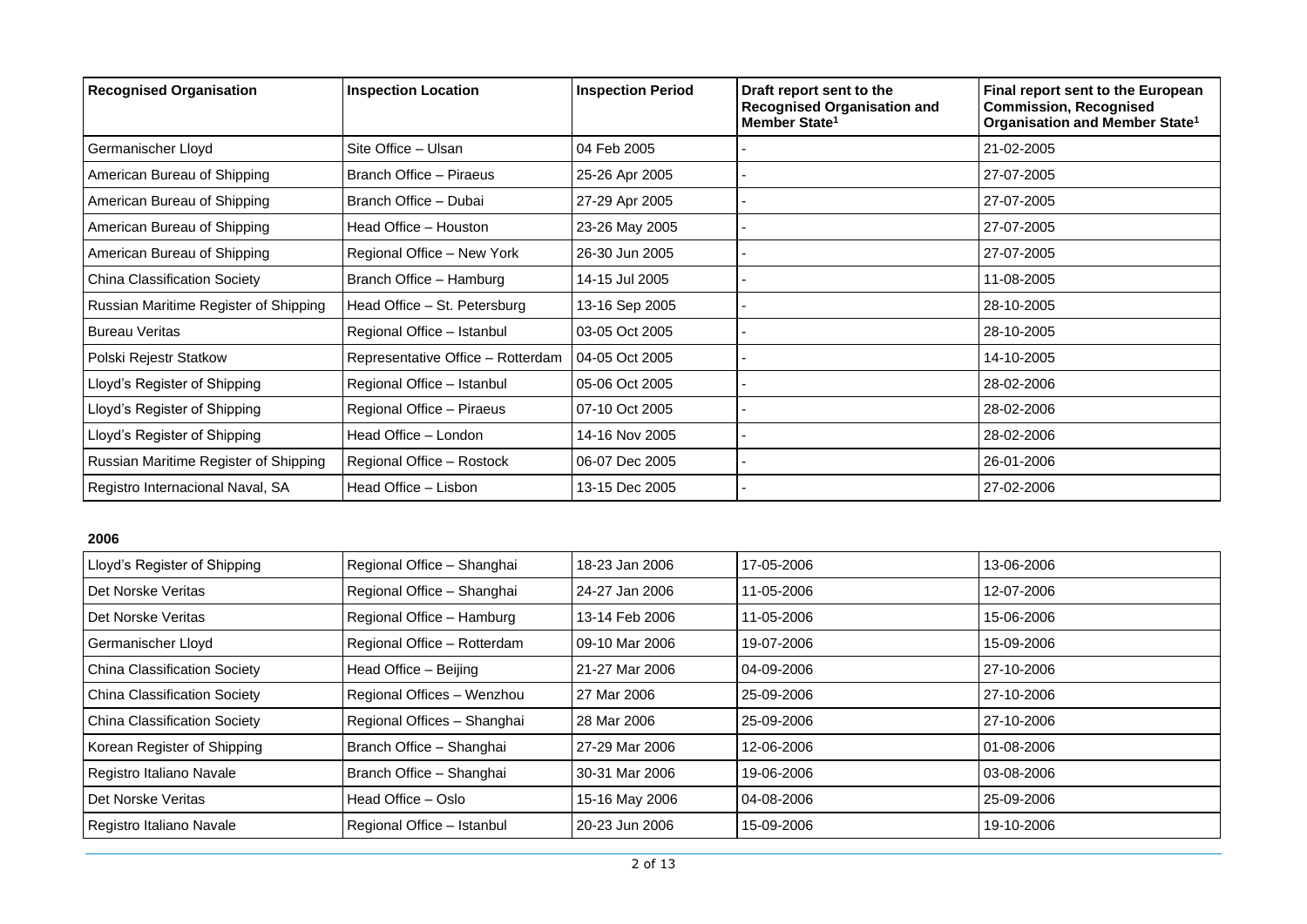| <b>Recognised Organisation</b>        | <b>Inspection Location</b>  | <b>Inspection Period</b> | Draft report sent to the<br><b>Recognised Organisation and</b><br>Member State <sup>1</sup> | Final report sent to the European<br><b>Commission, Recognised</b><br>Organisation and Member State <sup>1</sup> |
|---------------------------------------|-----------------------------|--------------------------|---------------------------------------------------------------------------------------------|------------------------------------------------------------------------------------------------------------------|
| Germanischer Lloyd                    | Regional Office - Bucharest | 13-16 Jun 2006           | 01-08-2006                                                                                  | 06-09-2006                                                                                                       |
| Germanischer Lloyd                    | Regional Office - Ulsan     | 28 Sep 2006              | 25-10-2006                                                                                  | 08-12-2006                                                                                                       |
| Germanischer Lloyd                    | Regional Office - Busan     | 29 Sep 2006              | 25-10-2006                                                                                  | 08-12-2006                                                                                                       |
| Nippon Kaiji Kyokai                   | Regional Office - Ulsan     | 28 Sep 2006              | 05-12-2006                                                                                  | 21-12-2006                                                                                                       |
| Nippon Kaiji Kyokai                   | Regional Office - Busan     | 29 Sep 2006              | 05-12-2006                                                                                  | 21-12-2006                                                                                                       |
| Nippon Kaiji Kyokai                   | Regional Office - Nagasaki  | 02-03 Oct 2006           | 05-12-2006                                                                                  | 21-12-2006                                                                                                       |
| Nippon Kaiji Kyokai                   | Head Office - Tokyo         | 04-06 Oct 2006           | 05-12-2006                                                                                  | 21-12-2006                                                                                                       |
| Hellenic Register of Shipping         | Head Office – Piraeus       | 07-09 Sep 2006           | 27-11-2006                                                                                  | 05-02-2007                                                                                                       |
| Hellenic Register of Shipping         | Regional Office - Dubai     | 09-10 Oct 2006           | 27-11-2006                                                                                  | 05-02-2007                                                                                                       |
| Registro Italiano Navale              | Head Office - Genoa         | 16-17 Nov 2006           | 20-12-2006                                                                                  | 05-02-2007                                                                                                       |
| Russian Maritime Register of Shipping | Regional Office - Riga      | 06-07 Dec 2006           | 09-02-2007                                                                                  | 12-03-2007                                                                                                       |
| Germanischer Lloyd                    | Head Office - Hamburg       | 13-15 Dec 2006           | 19-02-2007                                                                                  | 03-04-2007                                                                                                       |

| Russian Maritime Register of Shipping | Regional Office - Istanbul   | 30 Jan – 01 Feb 2007 | 09-03-2007 | 27-04-2007 |
|---------------------------------------|------------------------------|----------------------|------------|------------|
| Det Norske Veritas                    | Regional Office - Hai Phong  | 19-20 Mar 2007       | 06-06-2007 | 21-06-2007 |
| American Bureau of Shipping           | Regional Office - Shanghai   | 13-15 Mar 2007       | 31-05-2007 | 28-06-2007 |
| Lloyd's Register of Shipping          | Regional Office - Vung Tau   | 22-23 Mar 2007       | 11-06-2007 | 13-07-2007 |
| Polish Register of Shipping           | Head Office - Gdansk         | 14-17 May 2007       | 05-07-2007 | 24-07-2007 |
| Polish Register of Shipping           | Regional Office - Madrid     | 28-29 Jun 2007       | 13-08-2007 | 25-09-2007 |
| Polish Register of Shipping           | Regional Office - Piraeus    | 13-14 Sep 2007       | 10-10-2007 | 12-11-2007 |
| American Bureau of Shipping           | Head Office - Houston        | 16-20 Jul 2007       | 04-10-2007 | 06-12-2007 |
| American Bureau of Shipping           | Regional Office - Houston    | 18-19 Jul 2007       | 04-10-2007 | 06-12-2007 |
| <b>Bureau Veritas</b>                 | Regional Office - Istanbul   | 26-28 Aug 2007       | 31-01-2008 | 17-03-2008 |
| Registro Internacional Naval, SA      | Head Office – Lisbon         | 03-04 Oct 2007       | 09-01-2008 | 11-02-2008 |
| <b>Bureau Veritas</b>                 | Head Office - Paris          | 10-12 Oct 2007       | 31-01-2008 | 17-03-2008 |
| Russian Maritime Register of Shipping | Head Office - St. Petersburg | 12-15 Nov 2007       | 14-01-2008 | 11-02-2008 |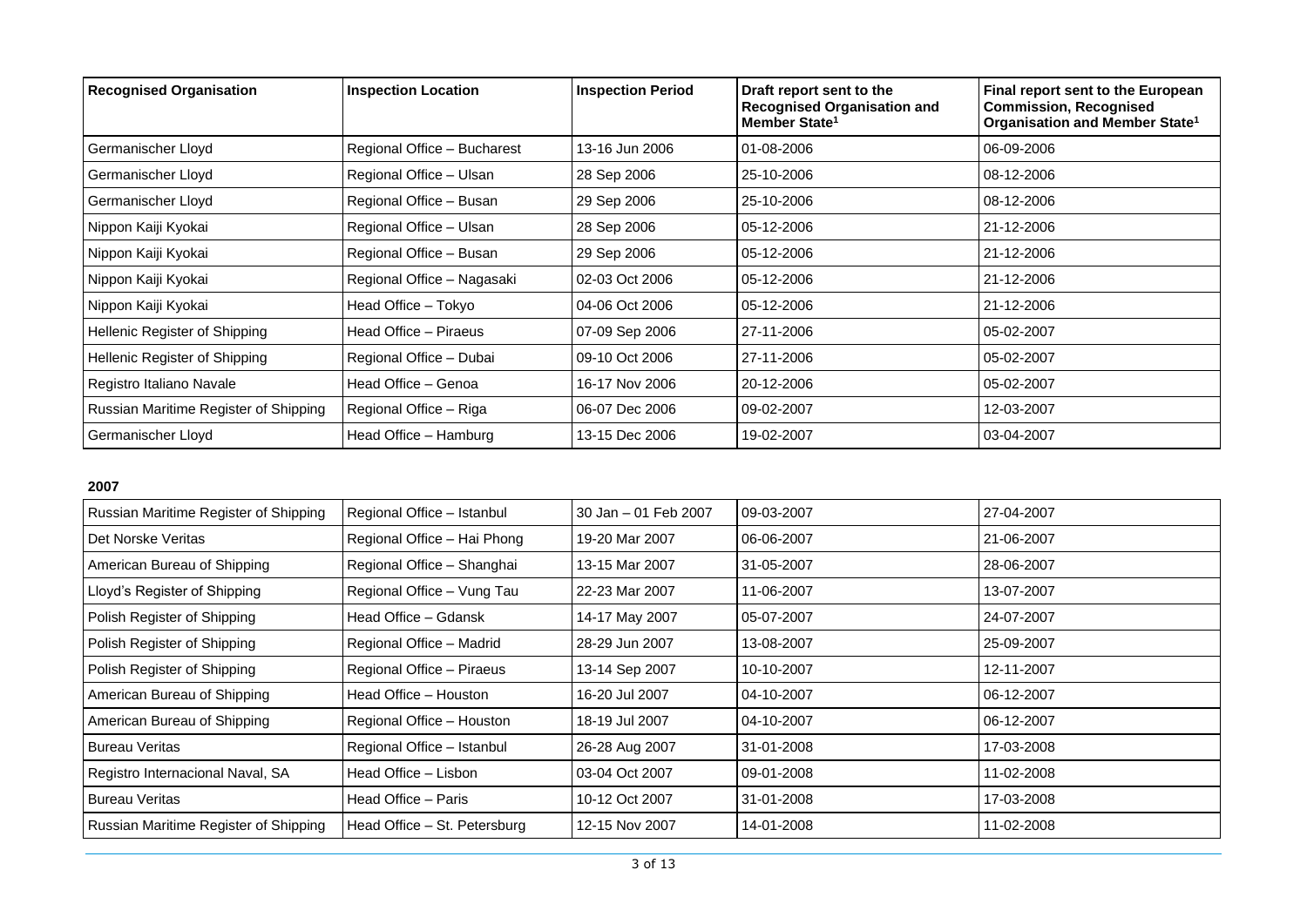| Recognised Organisation | ⊺Inspection Location | <b>Inspection Period</b> | <b>I</b> Draft report sent to the<br>Recognised Organisation and | <b>Final report sent to the European</b><br> Commission, Recognised |
|-------------------------|----------------------|--------------------------|------------------------------------------------------------------|---------------------------------------------------------------------|
|                         |                      |                          | l Member State <sup>1</sup>                                      | <b>Organisation and Member State</b> <sup>1</sup>                   |

| Lloyd's Register of Shipping        | Head Office - London             | 28 Jan - 01 Feb 2008 | 03-04-2008 | 04-06-2008 |
|-------------------------------------|----------------------------------|----------------------|------------|------------|
| <b>China Classification Society</b> | Head Office - Beijing            | 9-11 Apr 2008        | 17-07-2008 | 26-09-2008 |
| <b>China Classification Society</b> | Regional Office - Dalian         | 14-16 Apr 2008       | 17-07-2008 | 25-09-2008 |
| Lloyd's Register of Shipping        | Regional Office - Dalian         | 17-18 Apr 2008       | 17-07-2008 | 19-09-2008 |
| Germanischer Lloyd                  | Regional Office - Guangzhou      | 23-25 Apr 2008       | 09-07-2008 | 12-08-2008 |
| <b>Bureau Veritas</b>               | Regional Office - Guangzhou      | 28-30 Apr 2008       | 13-08-2008 | 01-10-2008 |
| Nippon Kaiji Kyokai                 | Regional Office - London         | 01-02 Jul 2008       | 31-10-2008 | 11-12-2008 |
| Nippon Kaiji Kyokai                 | Regional Office - Rotterdam      | 03-04 Jul 2008       | 31-10-2008 | 11-12-2008 |
| Korean Register of Shipping         | Head Office - Daejeon            | 22-25 Jul 2008       | 26-05-2009 | 15-07-2009 |
| Korean Register of Shipping         | Regional Office - Geoje          | 28-30 Jul 2008       | 24-04-2009 | 30-06-2009 |
| American Bureau of Shipping         | Regional Office - Busan          | 31 Jul - 01 Aug 2008 | 24-04-2009 | 22-06-2009 |
| Nippon Kaiji Kyokai                 | Head Office - Tokyo              | 30 Aug - 03 Oct 2008 | 13-05-2009 | 07-07-2009 |
| Nippon Kaiji Kyokai                 | Regional Office - Hiroshima      | 06-08 Oct 2008       | 13-05-2009 | 08-07-2009 |
| Korean Register of Shipping         | Regional Office - Kobe           | 09-10 Oct 2008       | 29-04-2009 | 07-07-2009 |
| Hellenic Register of Shipping       | Regional Office - Dubai          | 12-13 Nov 2008       |            | 10-12-2008 |
| Hellenic Register of Shipping       | Head Office - Piraeus            | 19-20 Nov 2008       |            | 10-12-2008 |
| Germanischer Lloyd                  | Regional Office - Rio de Janeiro | 17-19 Nov 2008       | 13-05-2009 | 30-06-2009 |
| American Bureau of Shipping         | Regional Office - Rio de Janeiro | 20-21 Nov 2008       | 24-04-2009 | 22-06-2009 |

| <b>Bureau Veritas</b>       | Regional Office - Jakarta   | l 25-27 Feb 2009 | 30-07-2009   | 23-10-2009 |
|-----------------------------|-----------------------------|------------------|--------------|------------|
| <b>Bureau Veritas</b>       | Regional Office - Singapore | 02-04 Mar 2009   | 30-07-2009   | 23-10-2009 |
| Registro Italiano Navale    | l Head Office – Genoa       | 23-25 Mar 2009   | 30-06-2009   | 29-07-2009 |
| Registro Italiano Navale    | Regional Office - Naples    | 26-27 Mar 2009   | $05-06-2009$ | 28-07-2009 |
| Polish Register of Shipping | Regional Office – Dalian    | 29-30 Apr 2009   | $05-06-2009$ | 08-07-2009 |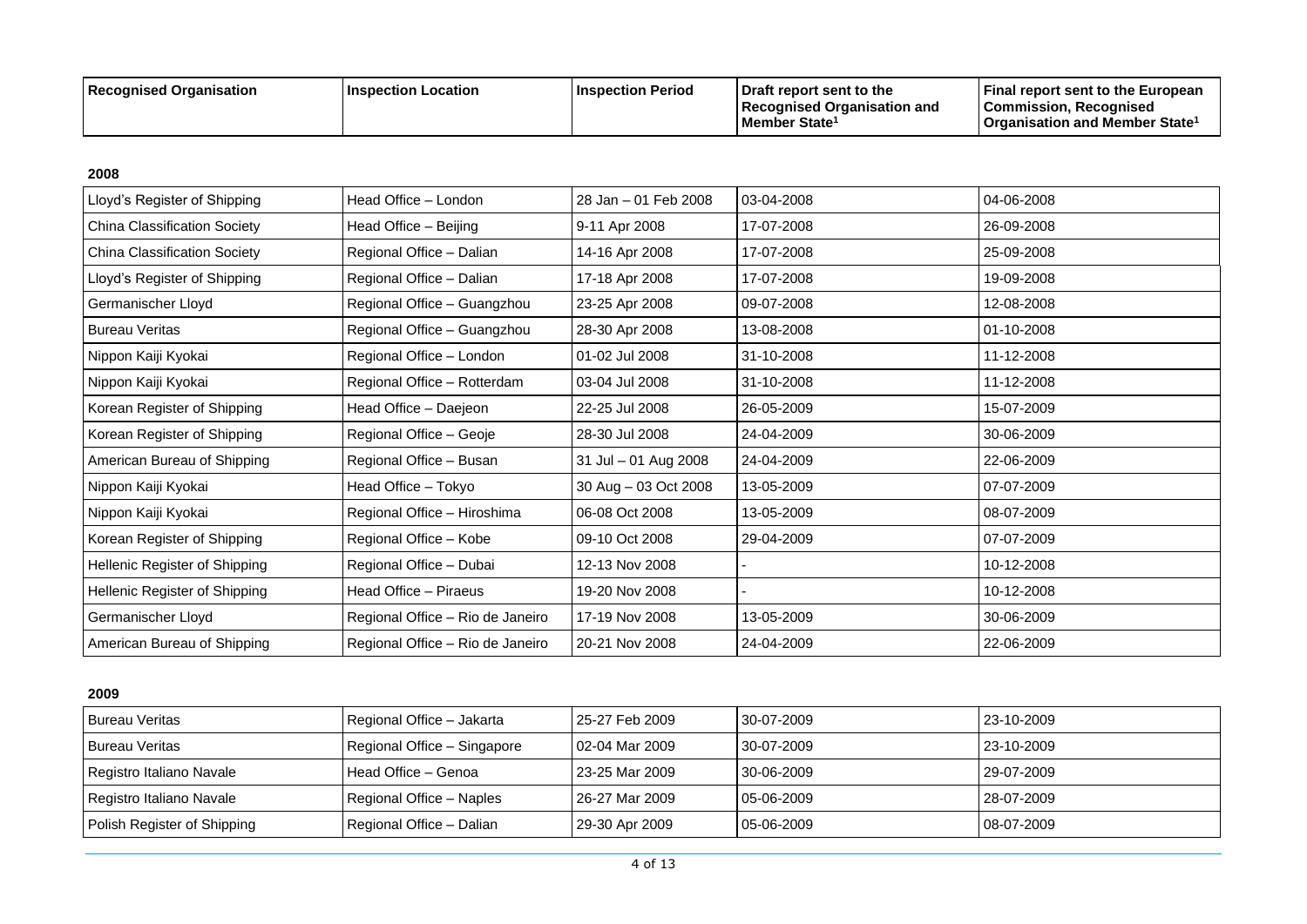| <b>Recognised Organisation</b>        | <b>Inspection Location</b> | <b>Inspection Period</b> | Draft report sent to the<br><b>Recognised Organisation and</b><br>Member State <sup>1</sup> | Final report sent to the European<br><b>Commission, Recognised</b><br>Organisation and Member State <sup>1</sup> |
|---------------------------------------|----------------------------|--------------------------|---------------------------------------------------------------------------------------------|------------------------------------------------------------------------------------------------------------------|
| Korean Register of Shipping           | Regional Office - Dalian   | 04-05 May 2009           | 15-07-2009                                                                                  | 24-09-2009                                                                                                       |
| Hellenic Register of Shipping         | Head Office - Piraeus      | 04 May 2009              |                                                                                             | 26-05-2009                                                                                                       |
| Russian Maritime Register of Shipping | Regional Office - Odessa   | 12-13 May 2009           | 22-07-2009                                                                                  | 25-08-2009                                                                                                       |
| Russian Maritime Register of Shipping | Regional Office - Nikolaev | 12-13 May 2009           | 22-07-2009                                                                                  | 25-08-2009                                                                                                       |
| Polish Register of Shipping           | Head Office - Gdansk       | 25-29 May 2009           | 17-06-2009                                                                                  | 15-07-2009                                                                                                       |
| Hellenic Register of Shipping         | Head Office - Piraeus      | 02 Jul 2009              | 16-07-2009                                                                                  | 29-09-2009                                                                                                       |
| American Bureau of Shipping           | Regional Office - London   | 14-16 Jul 2009           | 16-11-2009                                                                                  | 07-12-2009                                                                                                       |
| Lloyd's Register of Shipping          | Branch Office - Mumbai     | 21-22 Jul 2009           | 12-11-2009                                                                                  | 17-12-2009                                                                                                       |

# **2009 (Regulation (EC) No 391/2009)**

| Det Norske Veritas            | Branch Office - Mumbai       | 23-24 Jul 2009 | 23-10-2009 | 03-12-2009 |
|-------------------------------|------------------------------|----------------|------------|------------|
| Det Norske Veritas            | Branch Office - Surat        | 27 Jul 2009    | 23-10-2009 | 03-12-2009 |
| Lloyd's Register of Shipping  | Branch Office - Surat        | 28 Jul 2009    | 12-11-2009 | 17-12-2009 |
| <b>Bureau Veritas</b>         | Regional Office - Casablanca | 29-30 Sep 2009 | 03-12-2009 | 05-02-2010 |
| Germanischer Lloyd            | Regional Office - Casablanca | 01-02 Oct 2009 | 23-11-2009 | 12-01-2010 |
| Hellenic Register of Shipping | Head Office - Piraeus        | 06 Oct 2009    | 23-10-2009 | 02-12-2009 |
| Det Norske Veritas            | Head Office - Oslo           | 27-30 Oct 2009 | 16-12-2009 | 22-01-2010 |
| Germanischer Lloyd            | Head Office - Hamburg        | 16-20 Nov 2009 | 15-03-2010 | 29-04-2010 |
| Hellenic Register of Shipping | Head Office - Piraeus        | 24-27 Nov 2009 |            | 25-01-2010 |

| l Bureau Veritas              | Regional Office - Istanbul | 09-10 Feb 2010 | 22-06-2011 | 03-08-2011 |
|-------------------------------|----------------------------|----------------|------------|------------|
| Lloyd's Register of Shipping  | Head Office - London       | 15-19 Feb 2010 | 12-05-2010 | 07-07-2010 |
| Korean Register of Shipping   | Head Office - Daejeon      | 15-19 Mar 2010 | 27-05-2010 | 19-07-2010 |
| Korean Register of Shipping   | Branch Office - Mokpo      | 22-24 Mar 2010 | 21-06-2010 | 19-07-2010 |
| Det Norske Veritas            | Branch Office - Mokpo      | 25-26 Mar 2010 | 19-07-2010 | 13-09-2010 |
| Hellenic Register of Shipping | Head Office – Piraeus      | 03-07 May 2010 |            | 14-06-2010 |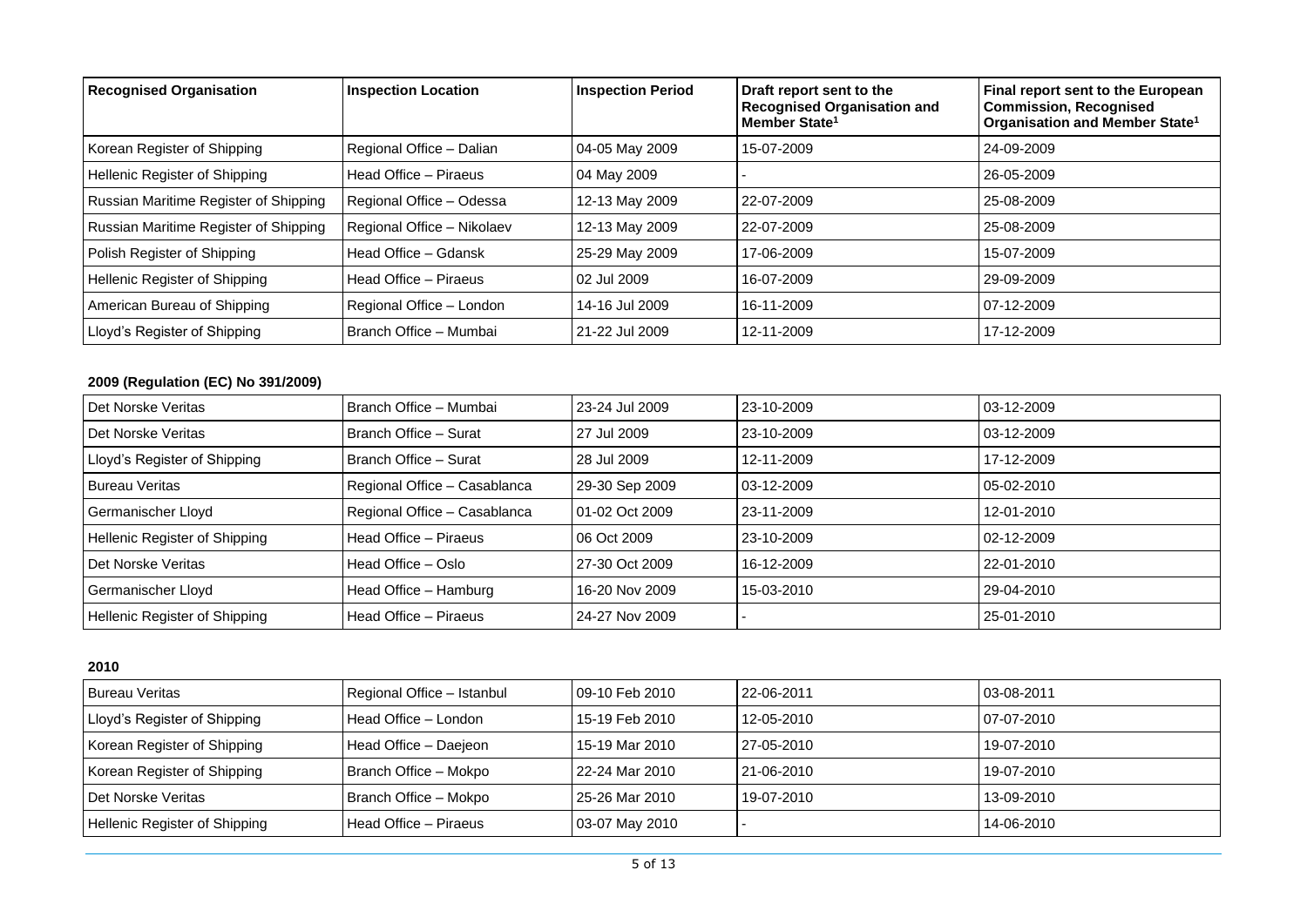| <b>Recognised Organisation</b>        | <b>Inspection Location</b>               | <b>Inspection Period</b> | Draft report sent to the<br><b>Recognised Organisation and</b><br>Member State <sup>1</sup> | Final report sent to the European<br><b>Commission, Recognised</b><br>Organisation and Member State <sup>1</sup> |
|---------------------------------------|------------------------------------------|--------------------------|---------------------------------------------------------------------------------------------|------------------------------------------------------------------------------------------------------------------|
| China Classification Society          | Head Office - Beijing                    | 25-28 May 2010           | 04-11-2010                                                                                  | 30-11-2010                                                                                                       |
| China Classification Society          | Regional Office - Nanjing                | 31 May - 03 Jun 2010     | 16-11-2010                                                                                  | 17-12-2010                                                                                                       |
| Russian Maritime Register of Shipping | Regional Office - Wuhan                  | 03-04 Jun 2010           | 04-11-2010                                                                                  | 17-12-2010                                                                                                       |
| Nippon Kaiji Kyokai                   | Branch Office - Cebu                     | 05-06 Jul 2010           | 06-12-2010                                                                                  | 07-02-2011                                                                                                       |
| Nippon Kaiji Kyokai                   | Branch Office - Manila                   | 08-09 Jul 2010           | 06-12-2010                                                                                  | 07-02-2011                                                                                                       |
| Bureau Veritas                        | Branch Office - Manila                   | 12-14 Jul 2010           | 30-11-2010                                                                                  | 07-02-2011                                                                                                       |
| Nippon Kaiji Kyokai                   | Head Office - Tokyo                      | 11-15 Oct 2010           | 23-03-2011                                                                                  | 23-05-2011                                                                                                       |
| Nippon Kaiji Kyokai                   | Branch Offices - Onomichi &<br>Innoshima | 18-22 Oct 2010           | 22-03-2011                                                                                  | 23-05-2011                                                                                                       |
| Lloyd's Register of Shipping          | Country & Port Offices -<br>Yokohama     | 18-22 Oct 2010           | 22-03-2011                                                                                  | 03-05-2011                                                                                                       |
| Polish Register of Shipping           | Head Office – Gdansk                     | 07-10 Dec 2010           | 09-08-2011                                                                                  | 21-09-2011                                                                                                       |

| American Bureau of Shipping           | Branch Office - Mumbai                  | 21-22 Feb 2011      | 23-05-2011 | 22-06-2011 |
|---------------------------------------|-----------------------------------------|---------------------|------------|------------|
| American Bureau of Shipping           | Branch Office - Surat                   | 23-25 Feb 2011      | 23-05-2011 | 22-06-2011 |
| Germanischer Lloyd                    | Branch Offices - Ananda &<br>Chittagong | 28 Feb - 3 Mar 2011 | 07-06-2011 | 26-07-2011 |
| American Bureau of Shipping           | Head Office - Houston                   | 15-18 Mar 2011      | 10-08-2011 | 20-09-2011 |
| American Bureau of Shipping           | Branch Office - Fort Lauderdale         | 21-22 Mar 2011      | 21-07-2011 | 31-08-2011 |
| Registro Italiano Navale              | Branch Office - Fort Lauderdale         | 23-25 Mar 2011      | 09-08-2011 | 26-10-2011 |
| Polish Register of Shipping           | Branch Office - Piraeus                 | 30-31 Mar 2011      | 18-08-2011 | 30-09-2011 |
| Registro Italiano Navale              | Head Office - Genoa                     | 24-27 May 2011      | 24-11-2011 | 20-01-2012 |
| Russian Maritime Register of Shipping | Head Office - St. Petersburg            | 27-29 Jun 2011      | 08-12-2011 | 06-02-2012 |
| Russian Maritime Register of Shipping | Branch Office - St. Petersburg          | 30 Jun - 1 Jul 2011 | 17-11-2011 | 08-12-2011 |
| Nippon Kaiji Kyokai                   | Branch Office - Piraeus                 | 11-13 Oct 2011      | 20-12-2011 | 06-02-2012 |
| Germanischer Lloyd                    | Head Office - Hamburg                   | 22-25 Nov 2011      | 14-05-2012 | 06-06-2012 |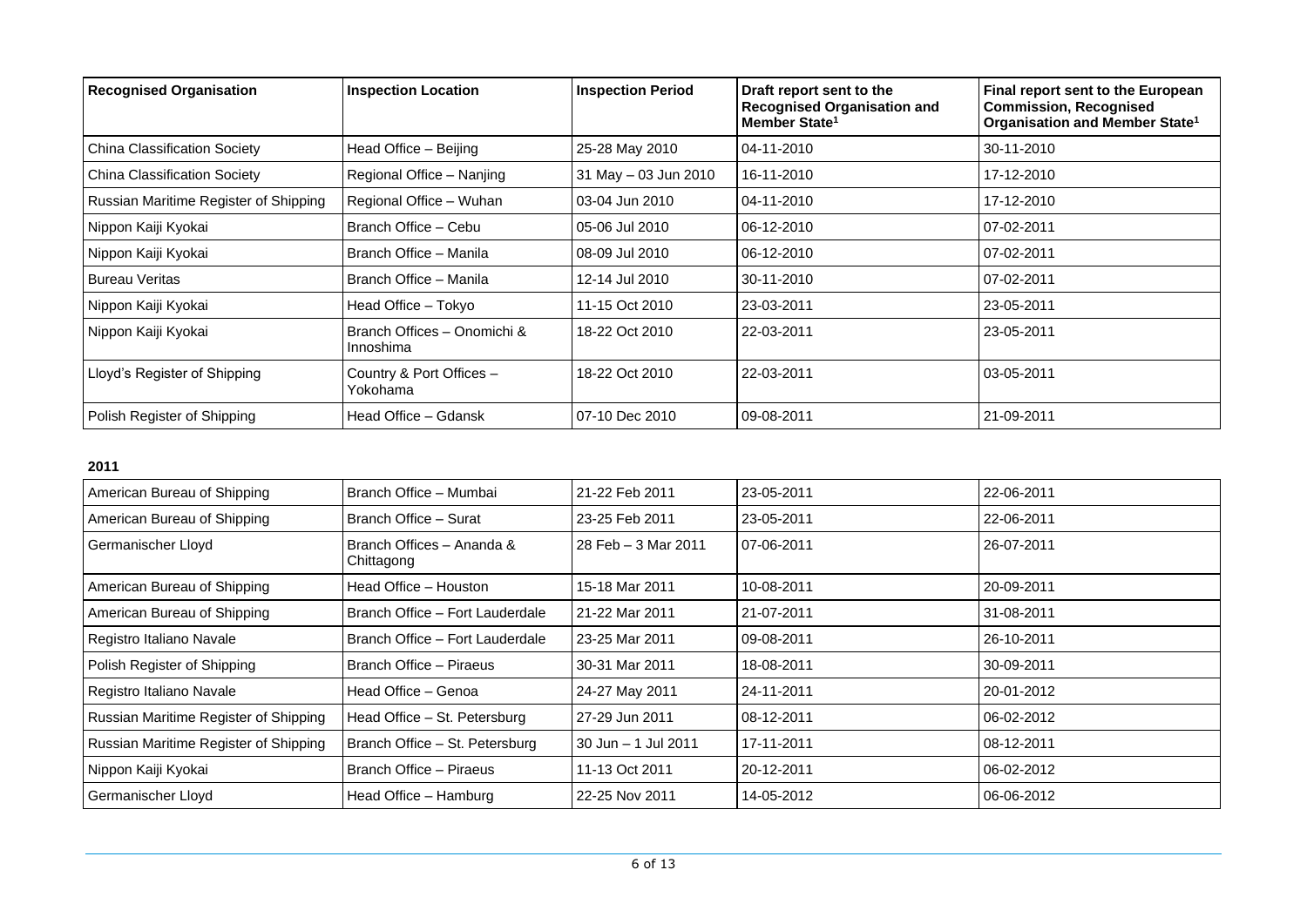| <b>Recognised Organisation</b>      | <b>Inspection Location</b>                   | <b>Inspection Period</b> | Draft report sent to the<br><b>Recognised Organisation and</b><br>Member State <sup>1</sup> | Final report sent to the European<br><b>Commission, Recognised</b><br>Organisation and Member State <sup>1</sup> |  |  |  |
|-------------------------------------|----------------------------------------------|--------------------------|---------------------------------------------------------------------------------------------|------------------------------------------------------------------------------------------------------------------|--|--|--|
| 2012                                |                                              |                          |                                                                                             |                                                                                                                  |  |  |  |
| Det Norske Veritas                  | Branch Office - Rio de Janeiro               | 24-26 Jan 2012           | 01-06-2012                                                                                  | 02-07-2012                                                                                                       |  |  |  |
| <b>Bureau Veritas</b>               | Branch Office - Rio de Janeiro               | 27 & 30-31 Jan 2012      | 24-07-2012                                                                                  | 14-08-2012                                                                                                       |  |  |  |
| Det Norske Veritas                  | Branch Office - Buenos Aires                 | 02-03 Feb 2012           | 30-07-2012                                                                                  | 09-08-2012                                                                                                       |  |  |  |
| <b>Bureau Veritas</b>               | Branch Office - Buenos Aires                 | 06-07 Feb 2012           | 06-08-2012                                                                                  | 28-08-2012                                                                                                       |  |  |  |
| Lloyd's Register                    | Branch Offices - Singapore & Pasir<br>Gudang | 07-10 Feb 2012           | 27-07-2012                                                                                  | 07-11-2012                                                                                                       |  |  |  |
| American Bureau of Shipping         | Branch Offices - Singapore &<br>Johor        | 13-16 Feb 2012           | 20-06-2012                                                                                  | 30-07-2012                                                                                                       |  |  |  |
| <b>China Classification Society</b> | Head Office - Beijing                        | 22-24 Feb 2012           | 07-08-2012                                                                                  | 31-08-2012                                                                                                       |  |  |  |
| <b>China Classification Society</b> | Branch Office - Shanghai                     | 27-29 Feb 2012           | 30-07-2012                                                                                  | 27-08-2012                                                                                                       |  |  |  |
| Registro Italiano Navale            | Branch Office - Shanghai                     | 01-03 Mar 2012           | 27-07-2012                                                                                  | 07-09-2012                                                                                                       |  |  |  |
| Lloyd's Register                    | Branch Office - Busan                        | 04-05 Jun 2012           | 01-10-2012                                                                                  | 11-12-2012                                                                                                       |  |  |  |
| Korean Register of Shipping         | Branch Office - Ulsan                        | 07-08 Jun 2012           | 10-08-2012                                                                                  | 19-09-2012                                                                                                       |  |  |  |
| Korean Register of Shipping         | Head Office - Daejeon                        | 11-14 Jun 2012           | 20-09-2012                                                                                  | 25-10-2012                                                                                                       |  |  |  |
| <b>Bureau Veritas</b>               | Head Office - Paris                          | 19-22 Jun 2012           | 08-01-2013                                                                                  | 18-02-2013                                                                                                       |  |  |  |
| Germanischer Lloyd                  | <b>Branch Office - Piraeus</b>               | 09-11 Jul 2012           | 10-01-2013                                                                                  | 19-02-2013                                                                                                       |  |  |  |
| <b>China Classification Society</b> | <b>Branch Office - Piraeus</b>               | 12-13 Jul 2012           | 26-10-2012                                                                                  | 18-01-2013                                                                                                       |  |  |  |
| Polish Register of Shipping         | Head Office - Gdansk                         | 23-26 Oct 2012           | 25-03-2013                                                                                  | 23-05-2013                                                                                                       |  |  |  |
| Nippon Kaiji Kyokai                 | Head Office - Tokyo                          | 07-09 Nov 2012           | 22-03-2013                                                                                  | 26-04-2013                                                                                                       |  |  |  |
| Nippon Kaiji Kyokai                 | Branch Office - Guangzhou                    | 12-14 Nov 2012           | 26-03-2013                                                                                  | 04-06-2013                                                                                                       |  |  |  |
| Germanischer Lloyd                  | Branch Office - Guangzhou                    | 14-16 Nov 2012           | 20-03-2013                                                                                  | 22-04-2013                                                                                                       |  |  |  |

| Lloyd's Register            | Head Office – London     | l 19-22 Feb 2013 | 24-06-2013 | 11-10-2013        |
|-----------------------------|--------------------------|------------------|------------|-------------------|
| Polish Register of Shipping | Branch Office - Szczecin | l 05-07 Mar 2013 | 29-07-2013 | 29-08-2013        |
| I Det Norske Veritas        | l Head Office – Oslo     | 16-19 Apr 2013   | 24-06-2013 | 15-07-2013        |
| Registro Italiano Navale    | l Head Office – Genoa    | 16-19 Apr 2013   | 29-07-2013 | $108 - 10 - 2013$ |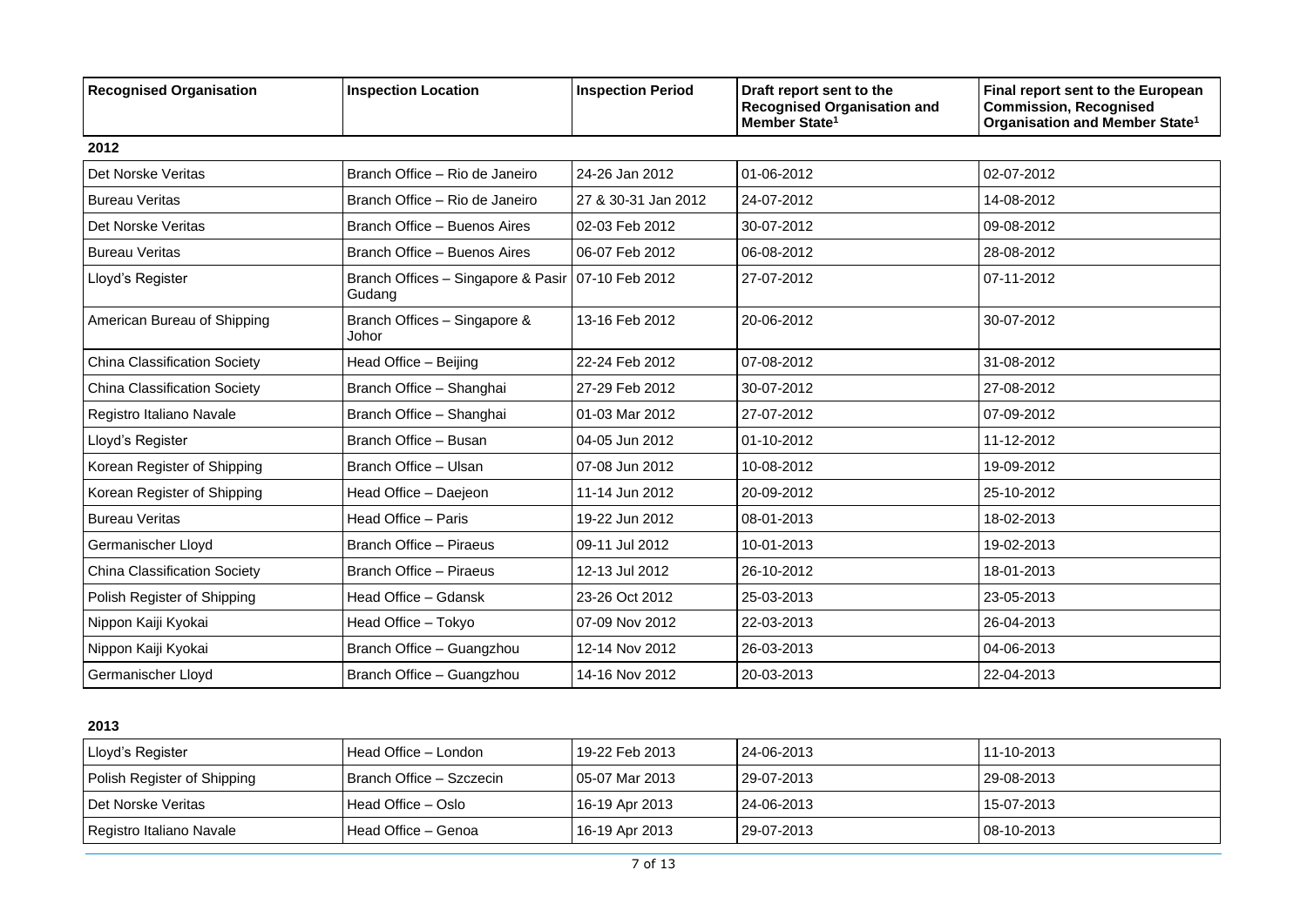| <b>Recognised Organisation</b>        | <b>Inspection Location</b>       | <b>Inspection Period</b> | Draft report sent to the<br><b>Recognised Organisation and</b><br>Member State <sup>1</sup> | Final report sent to the European<br><b>Commission, Recognised</b><br>Organisation and Member State <sup>1</sup> |
|---------------------------------------|----------------------------------|--------------------------|---------------------------------------------------------------------------------------------|------------------------------------------------------------------------------------------------------------------|
| Russian Maritime Register of Shipping | Branch Office - Piraeus          | 22-24 Apr 2013           | 21-10-2013                                                                                  | 18-11-2013                                                                                                       |
| Russian Maritime Register of Shipping | Head Office - St. Petersburg     | 25-28 Jun 2013           | 22-10-2013                                                                                  | 25-11-2013                                                                                                       |
| Registro Italiano Navale              | Branch Office - Piraeus          | 02-04 Jul 2013           | 05-09-2013                                                                                  | 07-10-2013                                                                                                       |
| Nippon Kaiji Kyokai                   | Branch Office - Istanbul         | 16-18 Jul 2013           | 23-10-2013                                                                                  | 10-12-2013                                                                                                       |
| Lloyd's Register                      | Miami Office - Fort Lauderdale   | 17-19 Jul 2013           | 25-11-2013                                                                                  | 16-01-2014                                                                                                       |
| <b>Bureau Veritas</b>                 | Regional Office - Miami          | 22-24 Jul 2013           | 02-12-2013                                                                                  | 10-01-2014                                                                                                       |
| Russian Maritime Register of Shipping | Branch Office - Busan            | 22-25 Oct 2013           | 27-02-2014                                                                                  | 24-03-2014                                                                                                       |
| American Bureau of Shipping           | <b>Busan &amp; Geoje Offices</b> | 28-30 Oct 2013           | 20-02-2014                                                                                  | 31-03-2014                                                                                                       |
| Korean Register of Shipping           | Branch Office - Geoje            | $31$ Oct $-1$ Nov 2013   | 24-01-2014                                                                                  | 28-02-2014                                                                                                       |
| Germanischer Lloyd                    | Head Office - Hamburg            | 12-15 Nov 2013           | 04-03-2014                                                                                  | 24-03-2014                                                                                                       |

| Head Office - Houston     | 04-07 Feb 2014  | 15-04-2014 | 20-05-2014 |
|---------------------------|-----------------|------------|------------|
| Port Office - Los Angeles | 10-12 Feb 2014  | 01-04-2014 | 02-05-2014 |
| Branch Office - Dubai     | 19-21 Feb 2014  | 16-04-2014 | 20-05-2014 |
| Branch Office - Dubai     | 24-26 Feb 2014  | 20-05-2014 | 20-05-2014 |
| Regional Office - Dubai   | 24-26 Feb 2014  | 16-04-2014 | 02-06-2014 |
| Branch Office - Lisbon    | 10-12 Mar 2014  | 27-06-2014 | 28-07-2014 |
| Port Office - Yantai      | 08 Apr 2014     | 30-06-2014 | 31-07-2014 |
| Branch Office - Shanghai  | 08-10 Apr 2014  | 27-06-2014 | 30-07-2014 |
| Head Office - Beijing     | 02-04 Apr 2014  | 30-07-2014 | 08-09-2014 |
| Head Office - Paris       | 20-23 May 2014  | 29-07-2014 | 22-09-2014 |
| Head Office - Hamburg     | 17-19 Jun 2014  | 08-09-2014 | 06-10-2014 |
| Branch Office - Busan     | 16-18 Jul 2014  | 28-10-2014 | 12-11-2014 |
| Head Office - Busan       | 21-23 Jul 2014  | 06-11-2014 | 08-12-2014 |
| Branch Office - Athens    | 23-25 Sept 2014 | 09-12-2014 | 13-01-2015 |
| Area Office - Rotterdam   | 23-26 Sept 2014 | 12-12-2014 | 26-01-2015 |
|                           |                 |            |            |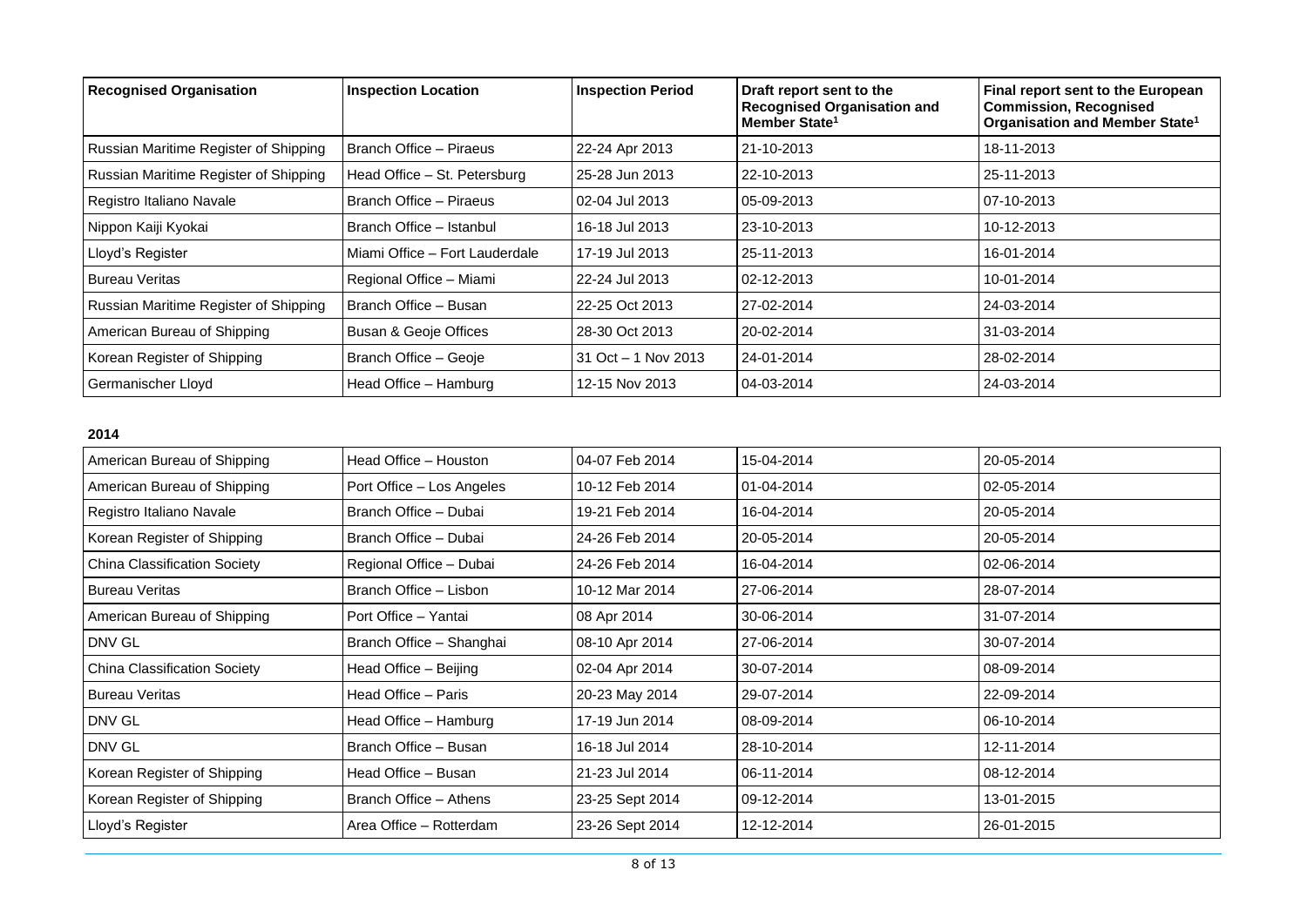| <b>Recognised Organisation</b> | <b>Inspection Location</b>    | <b>Inspection Period</b> | Draft report sent to the<br><b>Recognised Organisation and</b><br>Member State <sup>1</sup> | Final report sent to the European<br><b>Commission, Recognised</b><br>Organisation and Member State <sup>1</sup> |
|--------------------------------|-------------------------------|--------------------------|---------------------------------------------------------------------------------------------|------------------------------------------------------------------------------------------------------------------|
| Polish Register of Shipping    | Head Office - Gdansk          | 21-23 Oct 2014           | 17-12-2014                                                                                  | 08-01-2015                                                                                                       |
| Nippon Kaiji Kyokai            | Head Office - Tokyo and Chiba | 18-21 Nov 2014           | 16-03-2015                                                                                  | 24-04-2015                                                                                                       |
| Nippon Kaiji Kyokai            | Branch Office - Zhoushan      | 24-26 Nov 2014           | 11-03-2015                                                                                  | 15-04-2015                                                                                                       |
| <b>Bureau Veritas</b>          | Area Office - Rotterdam       | 02-05 Dec 2014           | 25-02-2015                                                                                  | 27-03-2015                                                                                                       |

| <b>China Classification Society</b>   | Regional Office - London<br>Branch Office - Hamburg | 20-23 Jan 2015       | 06-03-2015 | 07-04-2015 |
|---------------------------------------|-----------------------------------------------------|----------------------|------------|------------|
| Polish Register of Shipping           | Branch Office - Shanghai                            | 10-11 Feb 2015       | 13-06-2015 | 21-07-2015 |
| Croatian Register of Shipping         | Branch Office - Shanghai                            | 12 Feb 2015          | 24-04-2015 | 10-07-2015 |
| Lloyd's Register                      | Area Office - Dubai                                 | 23-26 Feb 2015       | 08-06-2015 | 10-07-2015 |
| Registro Italiano Navale              | Branch Office - Istanbul                            | 24-26 Feb 2015       | 17-04-2015 | 08-05-2015 |
| Russian Maritime Register of Shipping | Branch Office - Tuzla                               | 10-12 Mar 2015       | 06-05-2015 | 08-06-2015 |
| American Bureau of Shipping           | Country Office - Athens                             | 27-30 Apr 2015       | 26-06-2015 | 21-07-2015 |
| Nippon Kaiji Kyokai                   | Branch Office - New York                            | 19-22 May 2015       | 27-07-2015 | 03-09-2015 |
| DNV GL                                | Singapore Office                                    | 30 Jun - 03 Jul 2015 | 01-10-2015 | 21-10-2015 |
| RINA Services S.p.A.                  | Head Office - Genova                                | 30 Jun - 03 Jul 2015 | 14-10-2015 | 25-11-2015 |
| Lloyd's Register                      | Head Office - Southampton                           | 30 Jun - 03 Jul 2015 | 12-11-2015 | 15-12-2015 |
| Croatian Register of Shipping         | Head Office - Split                                 | 14-16 Sept 2015      | 28-01-2016 | 07-03-2016 |
| DNV GL                                | Regional Office - Houston                           | 06-08 Oct 2015       | 01-02-2016 | 26-02-2016 |
| Russian Maritime Register of Shipping | Head Office - Saint Petersburg                      | 20-23 Oct 2015       | 22-02-2016 | 03-05-2016 |
| <b>Bureau Veritas</b>                 | Regional Office - Dubai                             | 24-26 Nov 2015       | 14-03-2016 | 07-04-2016 |
| Nippon Kaiji Kyokai                   | Branch Office - Constanta                           | 24-26 Nov 2015       | 14-03-2016 | 19-05-2016 |

| Polish Register of Shipping | l Branch Office – Piraeus | 08-11 Feb 2016         | 22-04-2016 | 06-06-2016 |
|-----------------------------|---------------------------|------------------------|------------|------------|
| Lloyd's Register Group Ltd  | Port Office – Shanghai    | 22-25 Feb 2016         | 24-05-2016 | 16-06-2016 |
| American Bureau of Shipping | Port Office - Shanghai    | l 29 Feb – 03 Mar 2016 | 24-05-2016 | 27/06/2016 |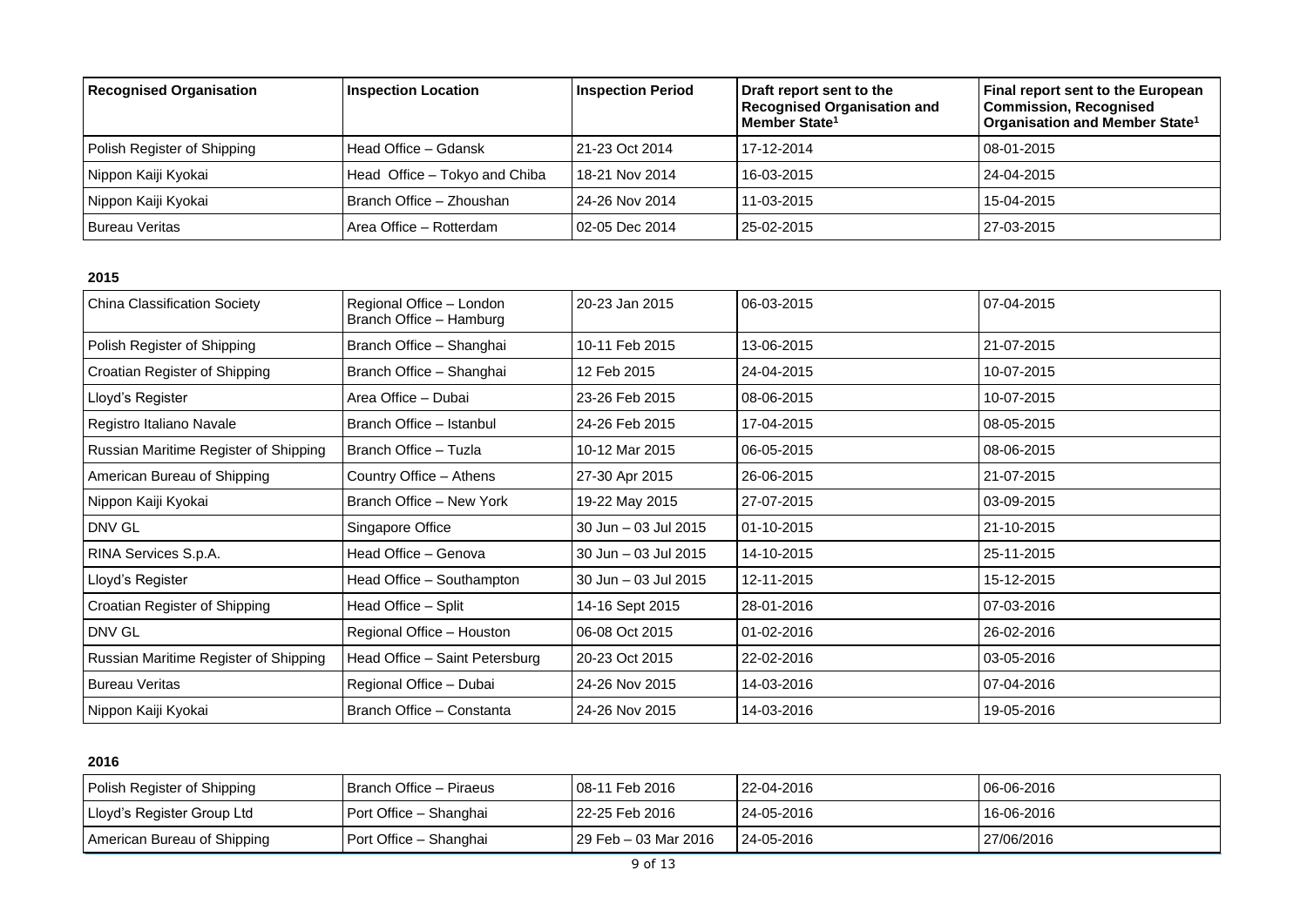| <b>Recognised Organisation</b>        | <b>Inspection Location</b> | <b>Inspection Period</b> | Draft report sent to the<br><b>Recognised Organisation and</b><br>Member State <sup>1</sup> | Final report sent to the European<br><b>Commission, Recognised</b><br>Organisation and Member State <sup>1</sup> |
|---------------------------------------|----------------------------|--------------------------|---------------------------------------------------------------------------------------------|------------------------------------------------------------------------------------------------------------------|
| DNV GL                                | Head Office - Hamburg      | 01-04 Mar 2016           | 27-06-2016                                                                                  | 27-07-2016                                                                                                       |
| <b>Bureau Veritas</b>                 | Head Office - Paris        | 12-15 Apr 2016           | 26-07-2016                                                                                  | 13-09-2016                                                                                                       |
| <b>China Classification Society</b>   | Branch Office - Guangzhou  | 19-22 Apr 2016           | 25-07-2016                                                                                  | 05-09-2016                                                                                                       |
| <b>China Classification Society</b>   | Head Office - Beijing      | 25-28 Apr 2016           | 29-07-2016                                                                                  | 05-09-2016                                                                                                       |
| Nippon Kaiji Kyokai                   | Branch Office - Dubai      | 05-07 May 2016           | 25-07-2016                                                                                  | 04-08-2016                                                                                                       |
| American Bureau of Shipping           | Head Office - Houston      | 06-09 Jun 2016           | 10-11-2016                                                                                  | 12-12-2016                                                                                                       |
| DNV GL                                | Branch Office - Dubai      | 12-14 Jul 2016           | 30-09-2016                                                                                  | 21-10-2016                                                                                                       |
| Korean Register of Shipping           | Head Office - Busan        | 21-23 Sept 2016          | 13-01-2017                                                                                  | 30-01-2017                                                                                                       |
| Korean Register of Shipping           | Branch Office - Busan      | 26-28 Sept 2016          | 07-02-2017                                                                                  | 08-03-2017                                                                                                       |
| RINA Services S.p.A.                  | Area Office - Rotterdam    | 04-06 Oct 2016           | 16-12-2016                                                                                  | 23-01-2017                                                                                                       |
| <b>Bureau Veritas</b>                 | Regional Office - Shanghai | 12-14 Oct 2016           | 16-12-2016                                                                                  | 17-01-2017                                                                                                       |
| China Classification Society          | Branch Office - Shanghai   | 17-19 Oct 2016           | 16-01-2017                                                                                  | 17-02-2017                                                                                                       |
| Russian Maritime Register of Shipping | Branch Office - Hamburg    | 09-10 Nov 2016           | 21-12-2016                                                                                  | 18-01-2017                                                                                                       |
| Lloyd's Register Group Ltd            | Office in Gdansk           | 15-17 Nov 2016           | 13-03-2017                                                                                  | 18-04-2017                                                                                                       |
| Nippon Kaiji Kyokai                   | Head Office - Tokyo        | 28 Nov - 1 Dec 2016      | 21-03-2017                                                                                  | 18-04-2017                                                                                                       |
| Polish Register of Shipping           | Head Office – Gdansk       | 29 Nov - 2 Dec 2016      | 05-04-2017                                                                                  | 23-05-2017                                                                                                       |

| Indian Register of Shipping         | Branch Office - Dubai      | 15-16 Feb 2017 | 12-06-2017 | 29-06-2017 |
|-------------------------------------|----------------------------|----------------|------------|------------|
| Indian Register of Shipping         | Head Office - Mumbai       | 20-23 Feb 2017 | 25-07-2017 | 11-09-2017 |
| Lloyd's Register Group Ltd          | Head Office - Southampton  | 07-10 Mar 2017 | 21-07-2017 | 18-09-2017 |
| RINA Services S.p.A.                | Head Office - Genoa        | 04-07 Apr 2017 | 11-08-2017 | 19-09-2017 |
| <b>Bureau Veritas</b>               | Branch Office - Piraeus    | 09-11 May 2017 | 12-07-2017 | 11-09-2017 |
| Nippon Kaiji Kyokai                 | Branch Office - Shanghai   | 10-12 May 2017 | 24-07-2017 | 01-09-2017 |
| Korean Register of Shipping         | Branch Office - Shanghai   | 15-17 May 2017 | 24-07-2017 | 04-09-2017 |
| <b>Bureau Veritas</b>               | Branch Office - Cadiz      | 04-06 Jul 2017 | 04-08-2017 | 24-10-2017 |
| <b>China Classification Society</b> | Country Office - Rotterdam | 11-13 Jul 2017 | 09-10-2017 | 10-11-2017 |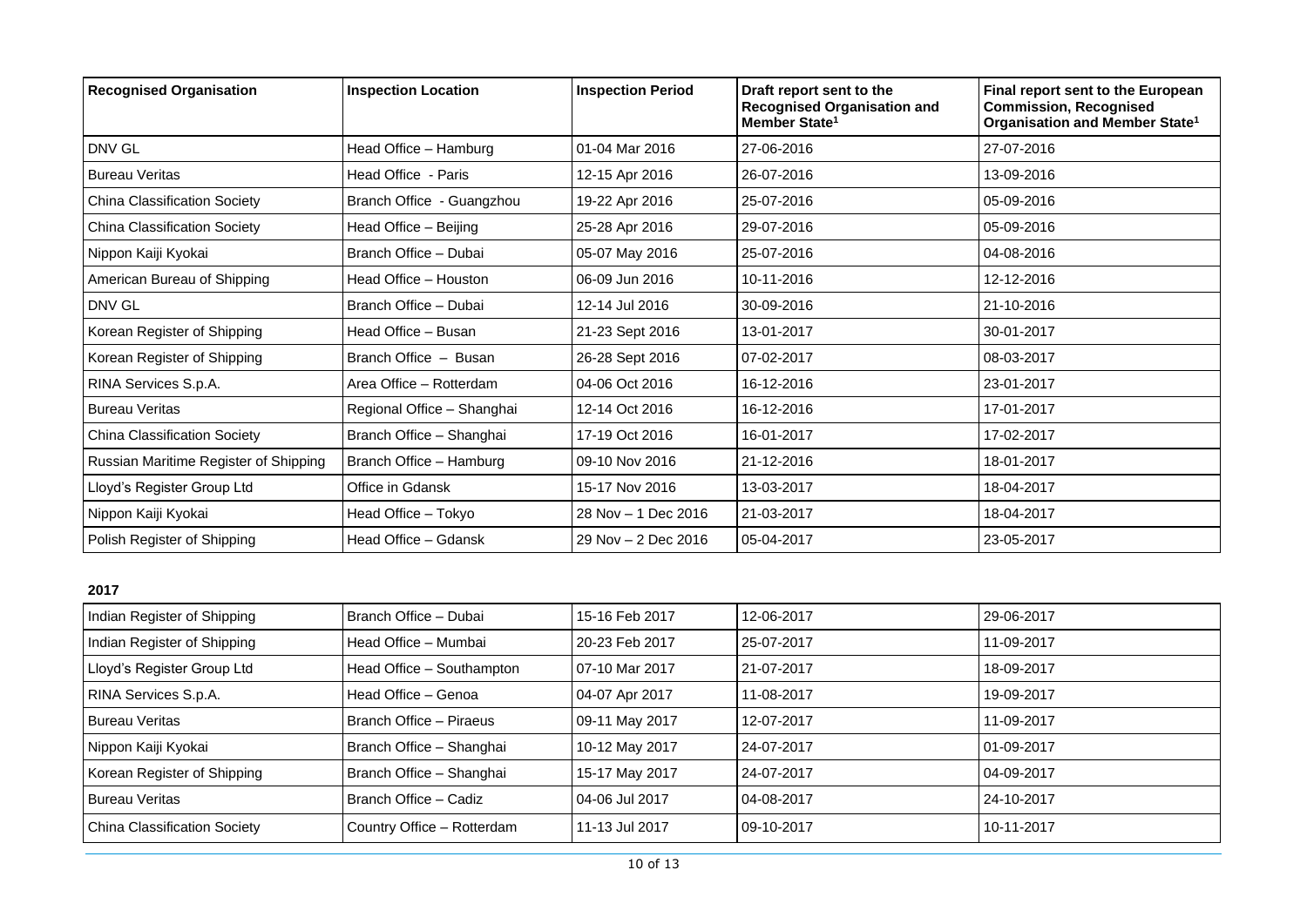| <b>Recognised Organisation</b>        | <b>Inspection Location</b>   | <b>Inspection Period</b> | Draft report sent to the<br><b>Recognised Organisation and</b><br>Member State <sup>1</sup> | Final report sent to the European<br><b>Commission, Recognised</b><br>Organisation and Member State <sup>1</sup> |
|---------------------------------------|------------------------------|--------------------------|---------------------------------------------------------------------------------------------|------------------------------------------------------------------------------------------------------------------|
| Croatian Register of Shipping         | Head Office - Split          | 11-13 Jul 2017           | 11-12-2017                                                                                  | 18-01-2018                                                                                                       |
| American Bureau of Shipping           | Country Office - Dubai       | 19-21 Sept 2017          | 13-12-2017                                                                                  | 18-01-2018                                                                                                       |
| RINA Services S.p.A.                  | Branch Office - Barcelona    | 25-29 Sept 2017          | 23-11-2017                                                                                  | 12-12-2017                                                                                                       |
| Russian Maritime Register of Shipping | Head Office - St. Petersburg | 17-20 Oct 2017           | 23-02-2018                                                                                  | $03-04-2018$                                                                                                     |
| Indian Register of Shipping           | Regional Office - London     | 21-23 Nov 2017           | $01-03-2018$                                                                                | $03-04-2018$                                                                                                     |
| Polish Register of Shipping           | Branch Office - Dubai        | 22-23 Nov 2017           | 29-01-2018                                                                                  | $03-04-2018$                                                                                                     |
| <b>DNV GL</b>                         | Regional Office - Piraeus    | 28-30 Nov 2017           | 03-04-2018                                                                                  | 18-07-2018                                                                                                       |

| <b>Bureau Veritas</b>                 | Head Office - Paris      | 13-16 Feb 2018      | 04-06-2018 | 13-07-2018 |
|---------------------------------------|--------------------------|---------------------|------------|------------|
| Nippon Kaiji Kyokai                   | Branch Office - Hamburg  | 20-22 Feb 2018      | 19-04-2018 | 28-05-2018 |
| Lloyd's Register Group Ltd            | Branch Office - Jiangyin | 28 Feb - 2 Mar 2018 | 12-07-2018 | 03-10-2018 |
| <b>China Classification Society</b>   | Head Office - Beijing    | 05-08 Mar 2018      | 27-07-2019 | 17-09-2018 |
| DNV GL                                | Head Office - Hamburg    | 16-19 Apr 2018      | 26-10-2018 | 13-12-2018 |
| American Bureau of Shipping           | Head Office - Houston    | 24-27 Apr 2018      | 04-10-2018 | 23-11-2018 |
| RINA Services S.p.A.                  | Marine Office - Trieste  | 12-14 Jun 2018      | 29-11-2018 | 19-12-2018 |
| <b>Bureau Veritas</b>                 | Branch Office - Istanbul | 19-21 Jun 2018      | 06-09-2018 | 21-11-2018 |
| Russian Maritime Register of Shipping | Branch Office - Shanghai | 02-05 Jul 2018      | 04-10-2018 | 21-11-2018 |
| DNV GL                                | Branch Office - Szczecin | 25-27 Sept 2018     | 18-12-2018 | 16-01-2019 |
| Nippon Kaiji Kyokai                   | Head Office - Tokyo      | 09-12 Oct 2018      | 12-03-2019 | 13-04-2019 |
| Nippon Kaiji Kyokai                   | Branch Office - Imabari  | 15-18 Oct 2018      | 13-03-2019 | 09-04-2019 |
| Korean Register                       | Head Office - Busan      | 17-19 Oct 2018      | 08-03-2019 | 13-04-2019 |
| Russian Maritime Register of Shipping | Branch Office - Busan    | 22-25 Oct 2018      | 13-03-2019 | 14-06-2019 |
| Polish Register of Shipping           | Head Office - Gdansk     | 20-23 Nov 2018      | 16-04-2019 | 06-06-2019 |
| DNV GL                                | Area Office - Rotterdam  | 04-06 Dec 2018      | 08-03-2019 | 19-06-2019 |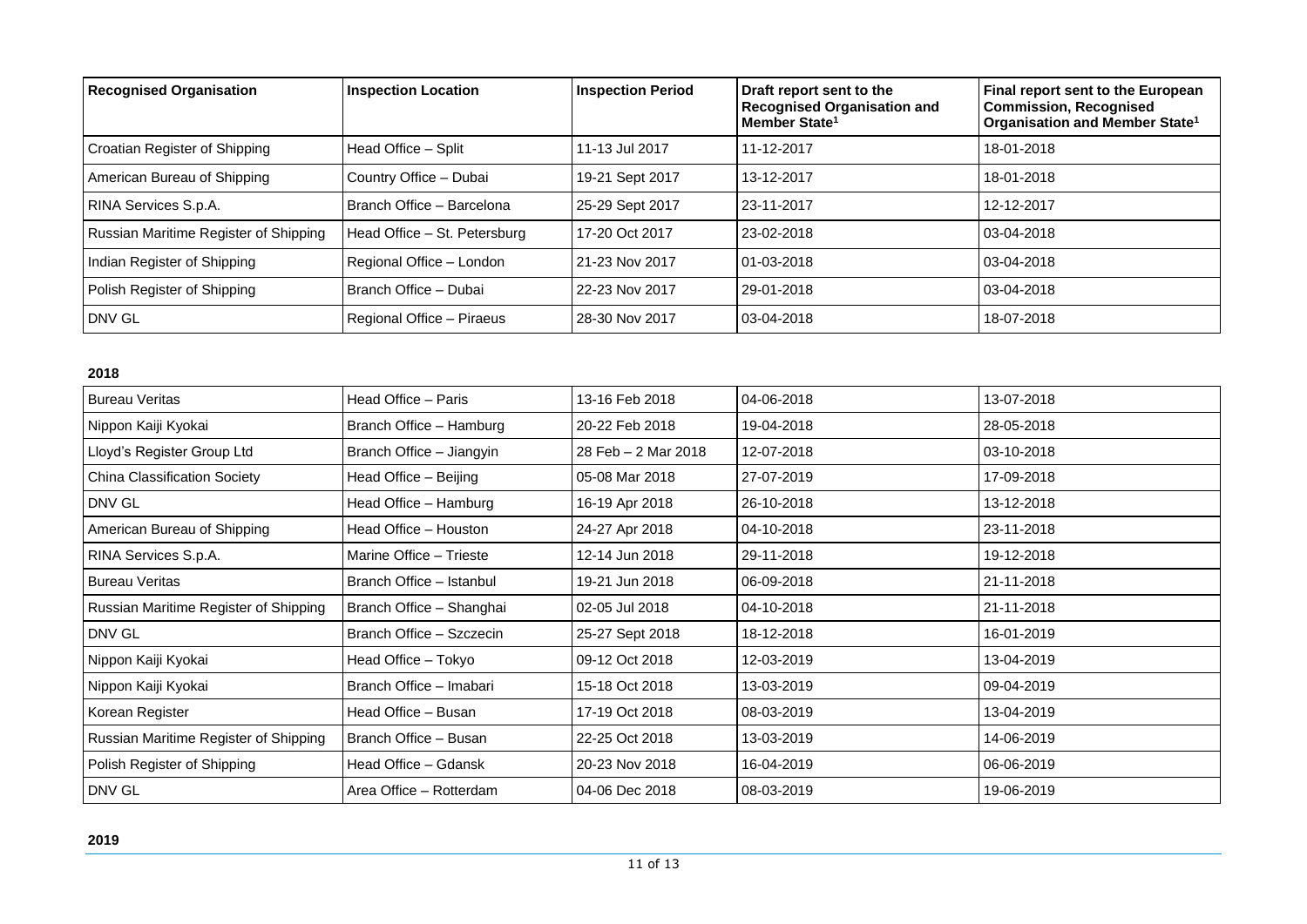| <b>Recognised Organisation</b>        | <b>Inspection Location</b>        | <b>Inspection Period</b> | Draft report sent to the<br><b>Recognised Organisation and</b><br>Member State <sup>1</sup> | Final report sent to the European<br><b>Commission, Recognised</b><br>Organisation and Member State <sup>1</sup> |
|---------------------------------------|-----------------------------------|--------------------------|---------------------------------------------------------------------------------------------|------------------------------------------------------------------------------------------------------------------|
| Croatian Register of Shipping         | Head Office - Split               | 12-14 Feb 2019           | 13-05-2019                                                                                  | 12-06-2019                                                                                                       |
| Korean Register                       | Branch Office - Durban            | 21-22 Feb 2019           | 19-06-2019                                                                                  | 24-07-2019                                                                                                       |
| Nippon Kaiji Kyokai                   | Branch Office - Durban            | 25-27 Feb 2019           | 19-06-2019                                                                                  | 30-09-2019                                                                                                       |
| RINA Services S.p.A.                  | Head Office - Genoa               | 26-28 Feb 2019           | 17-07-2019                                                                                  | 09-09-2019                                                                                                       |
| Indian Register of Shipping           | Branch Office - Kochi             | 27-29 Mar 2019           | 02-08-2019                                                                                  | 23-09-2019                                                                                                       |
| Indian Register of Shipping           | Head Office - Mumbai              | 01-04 Apr 2019           | 23-09-2019                                                                                  | 29-10-2019                                                                                                       |
| <b>China Classification Society</b>   | Branch Office - Athens            | 14-16 May 2019           | 03-09-2019                                                                                  | 29-10-2019                                                                                                       |
| <b>Bureau Veritas</b>                 | Branch Office - Rotterdam         | 21-23 May 2019           | 25-09-2019                                                                                  | 17-12-2019                                                                                                       |
| Korean Register                       | Branch Office - Hamburg           | 02-04 Jul 2019           | 29-10-2019                                                                                  | 05-12-2019                                                                                                       |
| Lloyd's Register Group Ltd            | Area Office - Piraeus             | 09-11 Jul 2019           | 13-11-2019                                                                                  | 17-12-2019                                                                                                       |
| American Bureau of Shipping           | Branch Office - Rotterdam         | 23-27 Jul 2019           | 15-11-2019                                                                                  | 14-01-2020                                                                                                       |
| American Bureau of Shipping           | Regional Office - Rio de Janieiro | 01-04 Oct 2019           | 30-01-2020                                                                                  | 13-03-2020                                                                                                       |
| Polish Register of Shipping           | Head Office - Gdansk              | 08-10 Oct 2019           | 04-03-2020                                                                                  | 15-04-2020                                                                                                       |
| RINA Services S.p.A.                  | Area Office - Piraeus             | 14-18 Oct 2019           | 04-03-2020                                                                                  | 29-05-2020                                                                                                       |
| Russian Maritime Register of Shipping | Head Office - Saint Petersburg    | 26-28 Nov 2019           | 13-03-2020                                                                                  | 15-05-2020                                                                                                       |
| Lloyd's Register Group Ltd            | Head Office - Southampton         | 26-29 Nov 2019           | 20-04-2019                                                                                  | 29-05-2020                                                                                                       |
| Indian Register of Shipping           | Regional Office - London          | 03-05 Dec 2019           | 15-04-2020                                                                                  | 11-05-2020                                                                                                       |

| American Bureau of Shipping           | Head Office – Spring           | 18-21 Feb 2020      | 29-07-2020 | 19-02-2021 |
|---------------------------------------|--------------------------------|---------------------|------------|------------|
| Croatian Register of Shipping         | Head Office – Split            | 08-10 Dec 2020      | 17-03-2021 | 26-05-2021 |
| l DNV GL                              | Head Office – Hamburg, Oslo    | 22 Sep – 9 Oct 2020 | 26-02-2021 | 08-07-2021 |
| <b>Bureau Veritas</b>                 | Head Office - Paris            | 13-16 Oct 2020      | 08-03-2021 | 08-10-2021 |
| Russian Maritime Register of Shipping | Head Office - Saint Petersburg | 16-18 Dec 2020      | 26-03-2021 | 20-10-2021 |

| Office<br>l Llovd'<br>⊂ Group Ltu<br>⊰outhampton<br>Head<br>uister<br>◡ | 2021<br>07.202<br>$08-$<br>$02-07$<br>$\cdots$<br>-202<br>$L \sim 10$ | 10-202 <sup>.</sup><br>-28- |
|-------------------------------------------------------------------------|-----------------------------------------------------------------------|-----------------------------|
|-------------------------------------------------------------------------|-----------------------------------------------------------------------|-----------------------------|